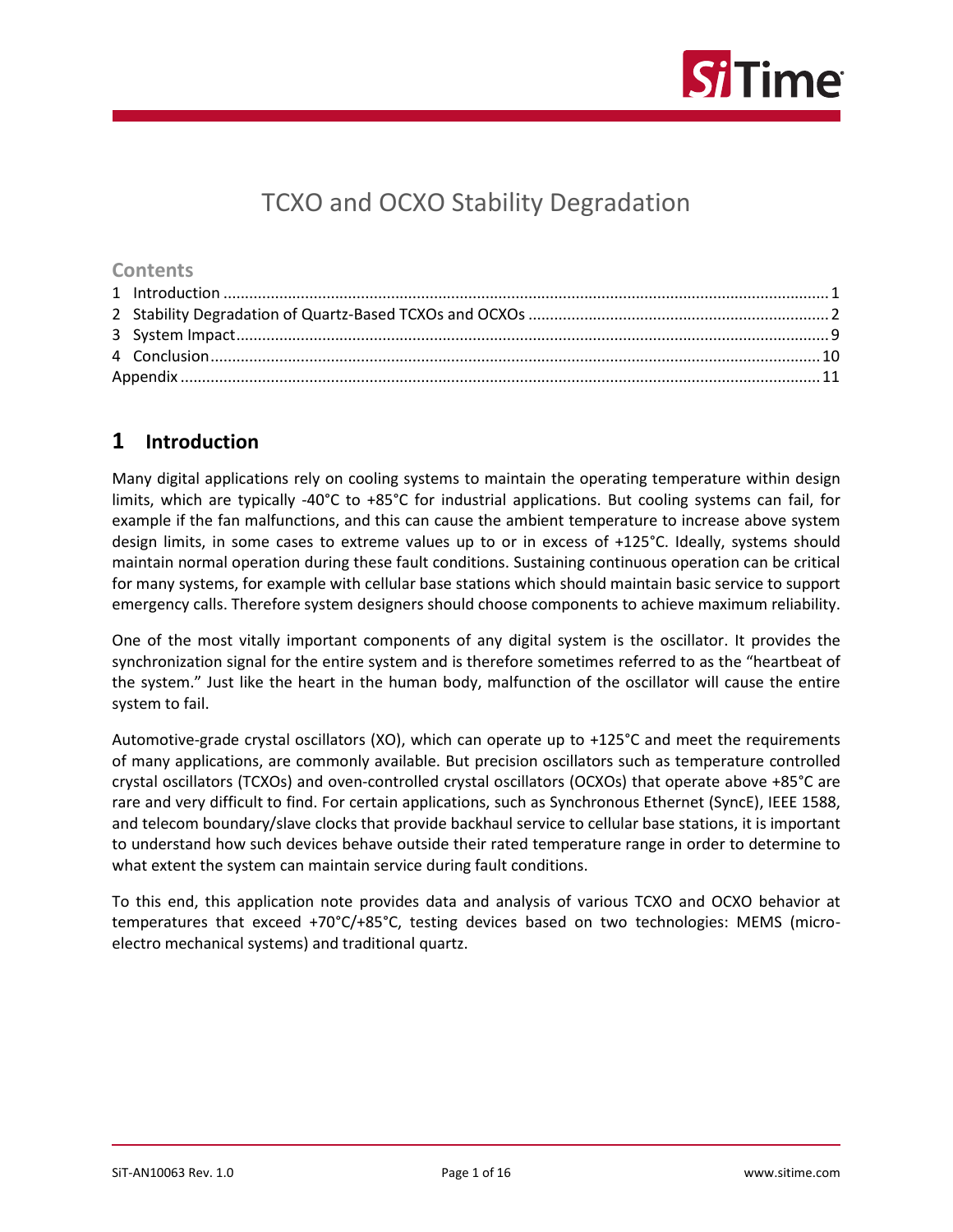

#### <span id="page-1-0"></span>**2 Stability Degradation of Quartz-Based TCXOs and OCXOs**

SiTime MEMS-based TCXO and OCXO devices and quartz-based TCXO and OCXO devices were tested outside the upper temperature limit to investigate their behavior. TCXO devices rated to +85°C were tested to +125°C; devices rated to +70°C were tested to +105°C. OCXO devices rated to +85°C were tested to +105°C.

Figures 1-2 and Figures 5-6 show stability results for TCXO devices. The stability of quartz-based devices rapidly degrades just outside the rated temperature limit. The rate of frequency change increases from 10 ppb/°C between +85°C and +95°C to almost 3000 ppb/°C at +125°C (see figures 3-4 and 7-8). In contrast, the MEMS-based SiTime Elite Platform™ Super-TCXO™ device (SiT5356) gracefully changes frequency with a frequency verses temperature slope (ΔF/ΔT) better than 2 ppb/°C up to +105°C and increasing to only 8 ppb/°C at +125°C. The total frequency change from +85°C to 125°C is only 50 ppb.



Figure 1: TCXO stability from +85°C to +125°C. Values are referred to the frequency offset at +85°C. DUT: 5 industrial temperature rated TCXO devices.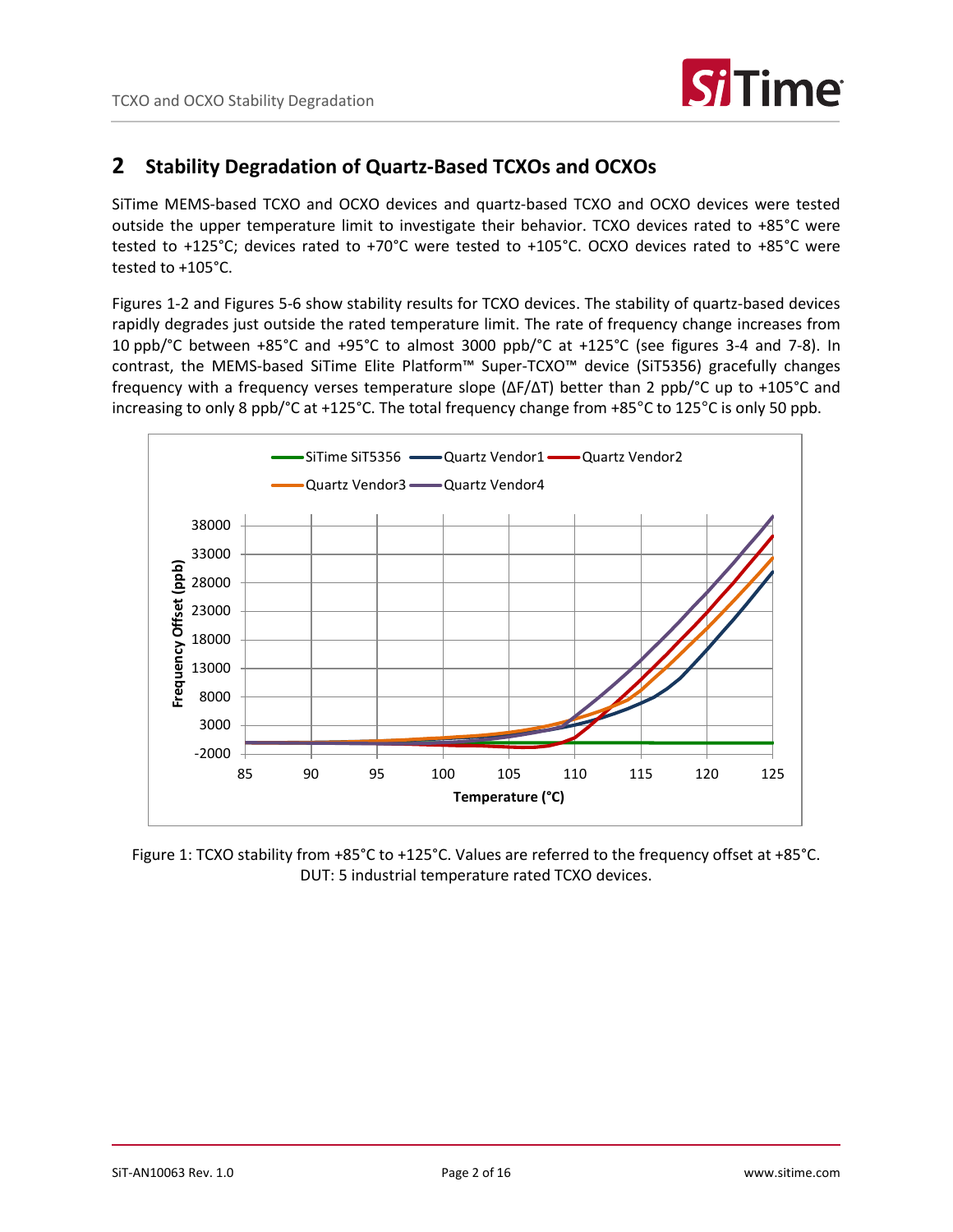



Figure 2: TCXO stability from +85°C to +125°C. Values are referred to the frequency offset at +85°C. DUT: 5 industrial temperature rated TCXO devices. Horizontal zoom-in.



Figure 3: TCXO frequency versus temperature slope from +85°C to +125°C. Values are referred to the frequency offset at +85°C. DUT: 5 industrial temperature rated TCXO devices.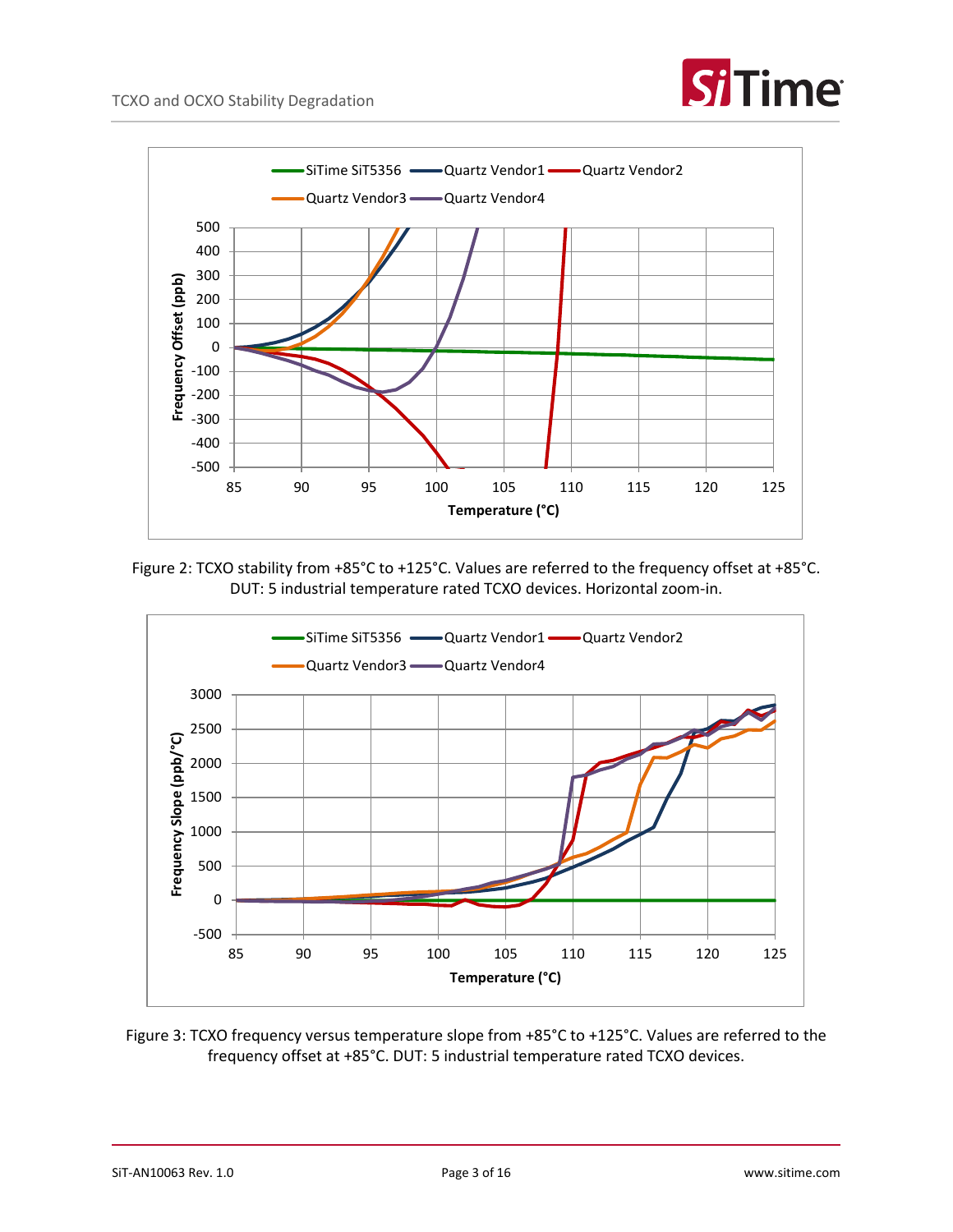



Figure 4: TCXO frequency versus temperature slope from +85°C to +125°C. DUT: 5 industrial temperature rated TCXO devices. Horizontal zoom-in.



Figure 5: TCXO stability from +70°C to +105°C. Values are referred to the frequency offset at +70°C. DUT: 2 commercial temperature rated TCXO devices.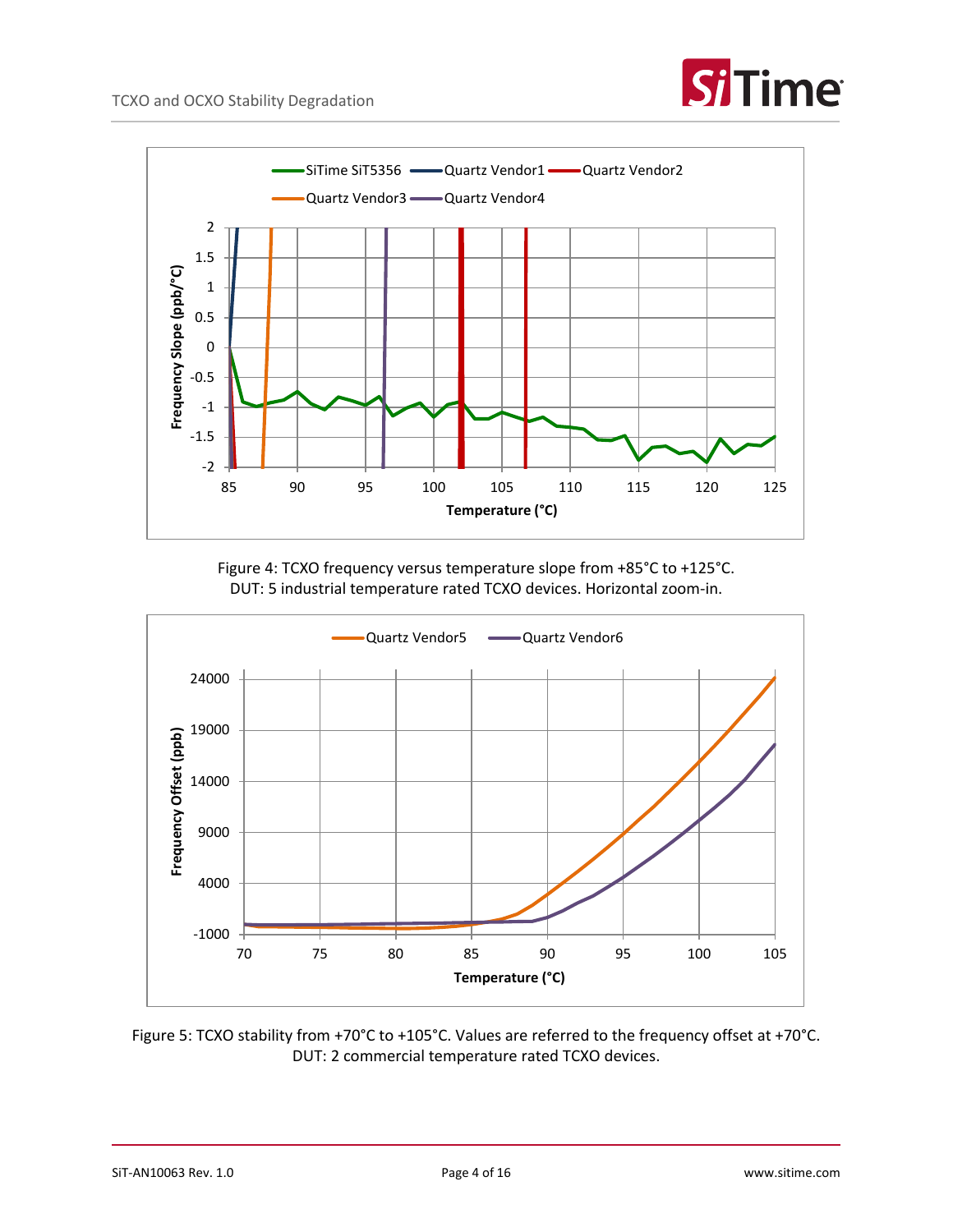







Figure 7: TCXO frequency versus temperature slope from +70°C to +105°C. DUT: 2 commercial temperature range TCXO devices.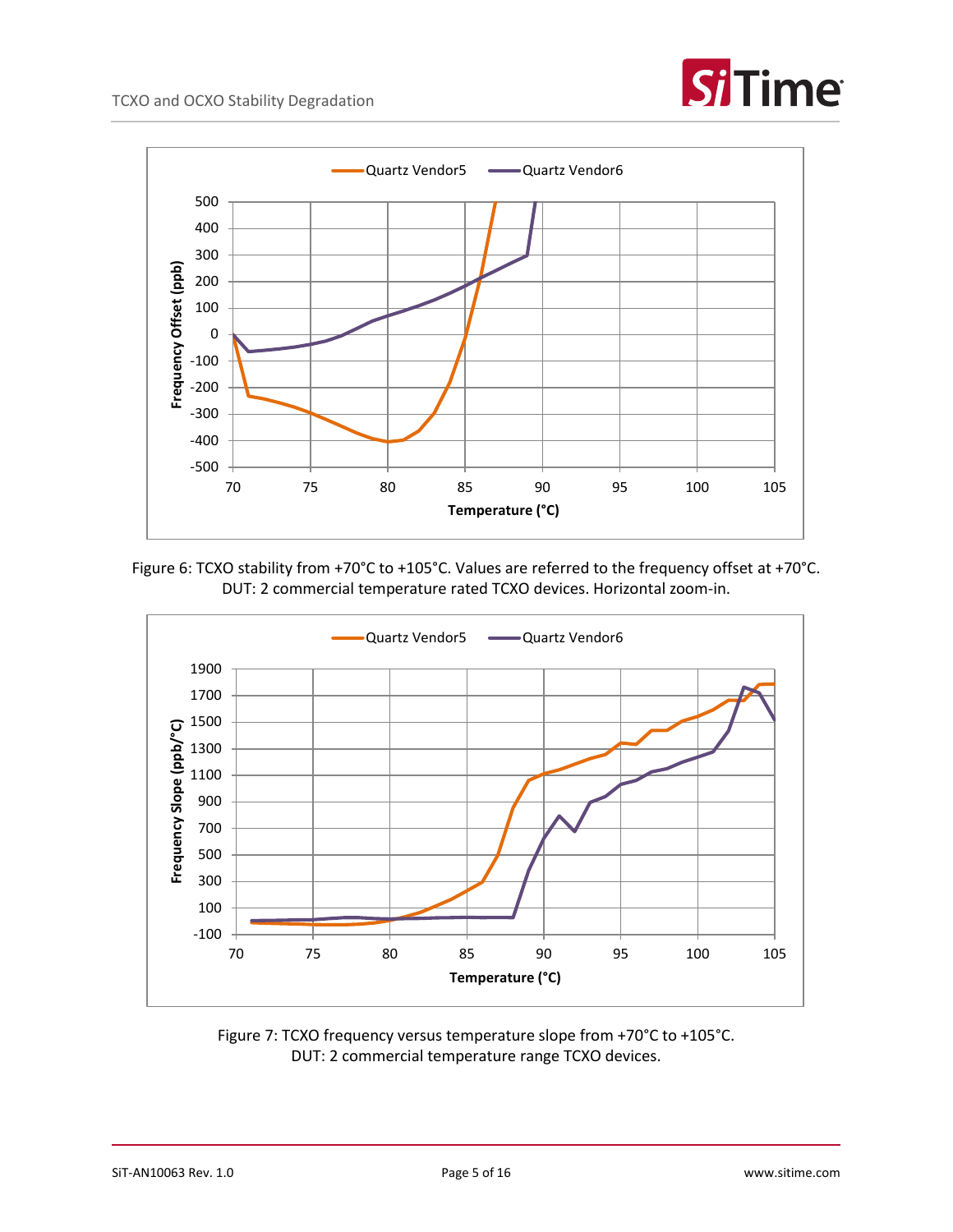



Figure 8: TCXO frequency versus temperature slope from +70°C to +105°C. DUT: 2 commercial temperature rated TCXO devices. Horizontal zoom-in.

A similar behavior is observed when testing OCXO devices (see figures 9-10). The stability of quartzbased devices starts to degrade after the temperature goes outside the rated temperature range by 4°C to 8°C. The ΔF/ΔT degrades from 3 ppb/°C to 30 ppb/°C (see figures 11-12). In contrast, the MEMSbased SiTime Emerald Platform™ OCXO (SiT5711) devices maintain their rated stability up to +105°C with less than 0.5 ppb/°C frequency slope.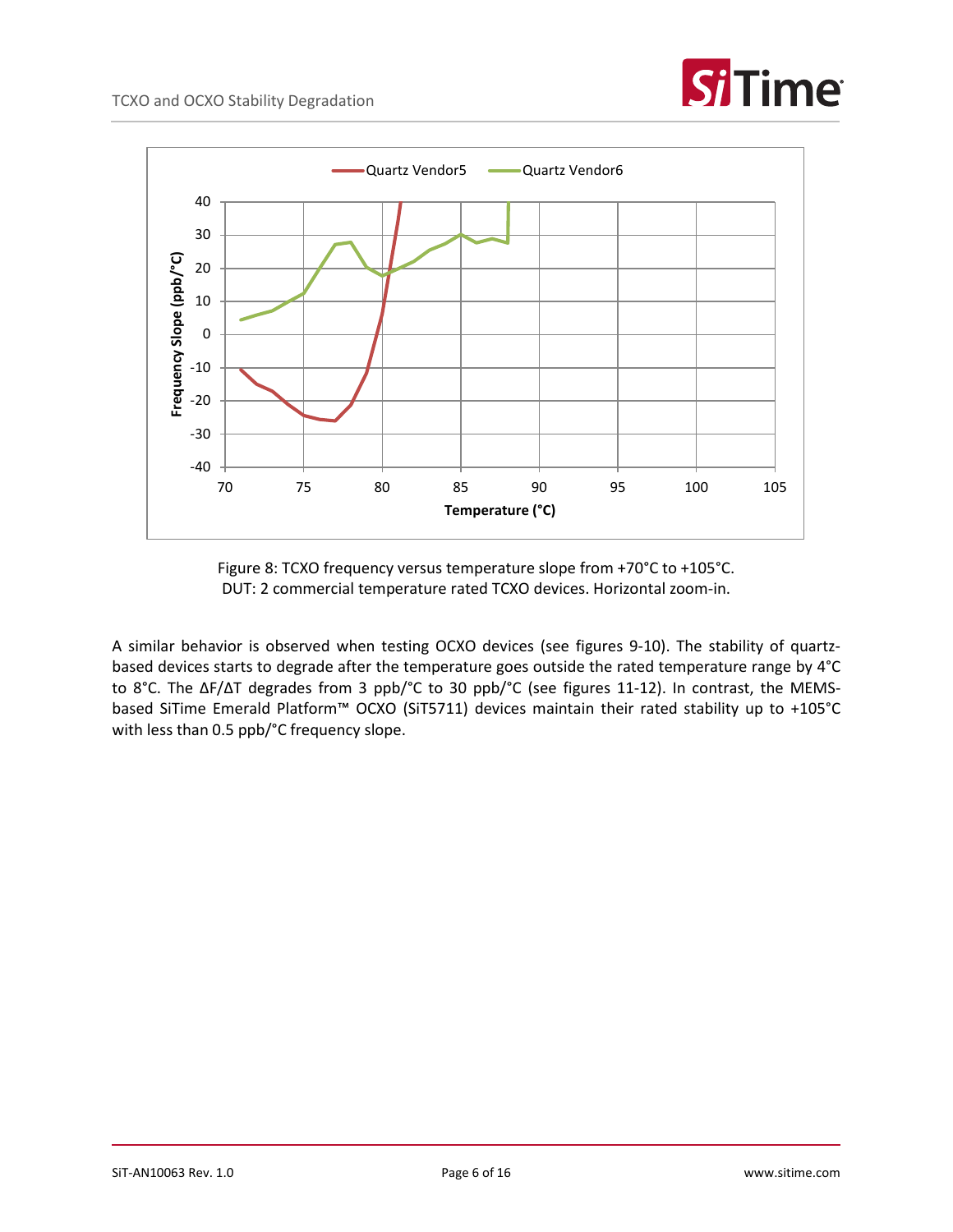



Figure 9: OCXO stability from +85°C to +105°C. Values are referred to the frequency offset at +85°C. DUT: 4 industrial temperature rated OCXO devices.



Figure 10: OCXO performance from +85°C to +105°C. Values are referred to the frequency offset at +85°C. DUT: 4 industrial temperature rated OCXO devices. Horizontal zoom-in.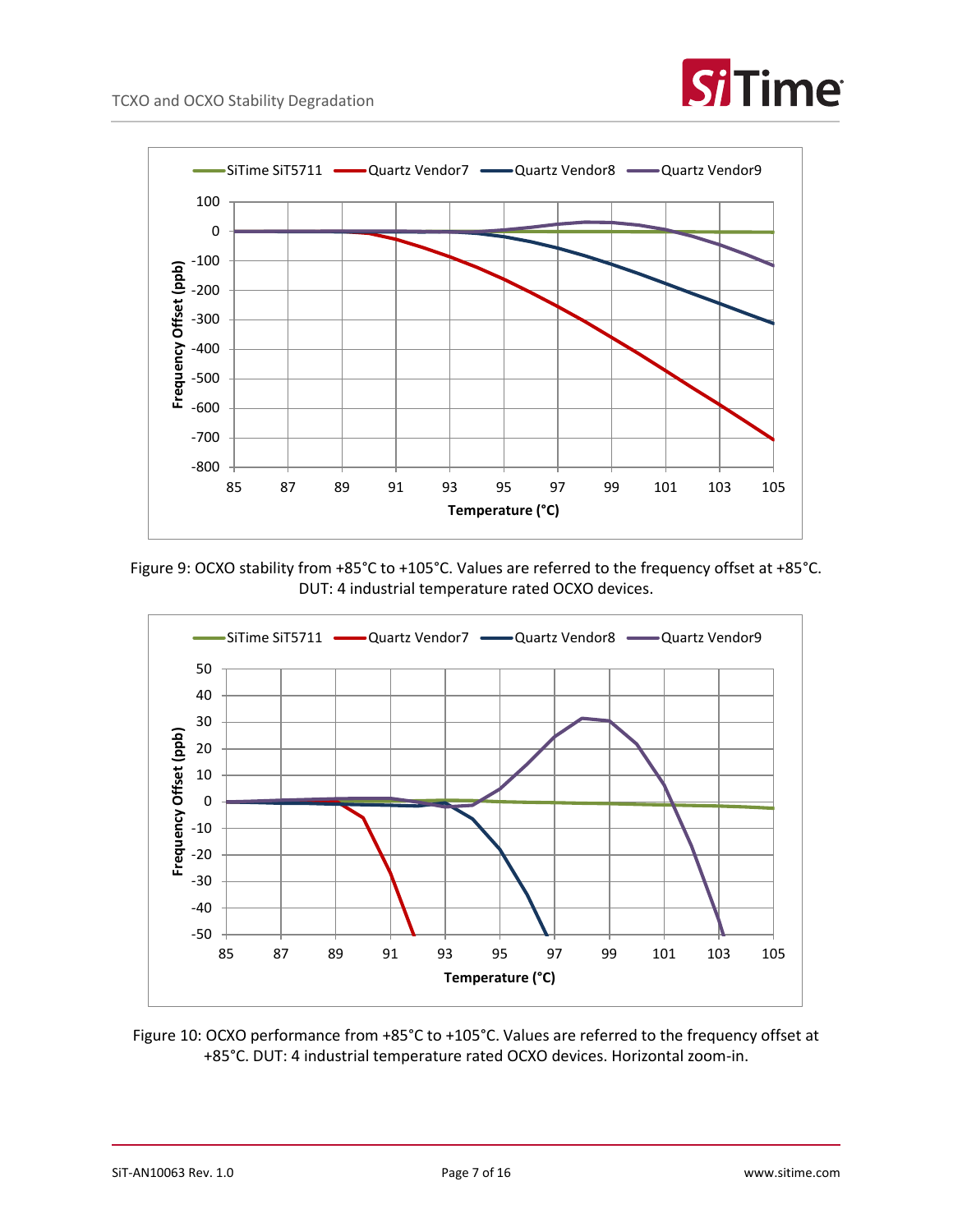



Figure 11: OCXO frequency versus temperature slope from +85°C to +105°C. DUT: 4 industrial temperature rated OCXO devices.



Figure 12: OCXO frequency versus temperature slope from +85°C to +105°C. DUT: 4 industrial temperature rated OCXO devices. Horizontal zoom-in.

Please refer to the Appendix for more data on quartz-based devices and SiTime MEMS-based devices.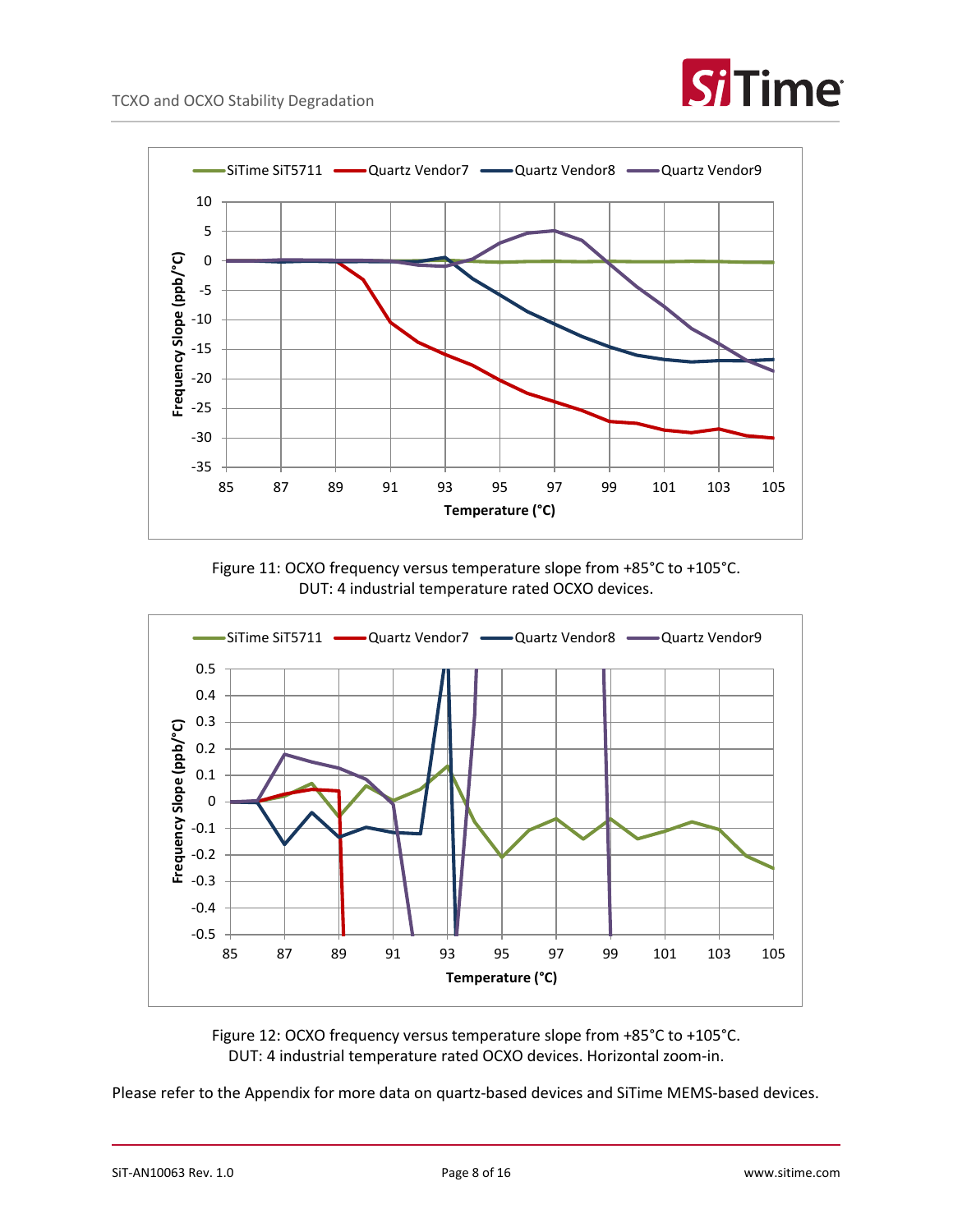

### <span id="page-8-0"></span>**3 System Impact**

TCXOs and OCXOs are high-precision devices with stability reaching 50-ppb level for TCXOs and 5-ppb level for Stratum 3E grade OCXOs. These devices are used in applications such as cellular base stations where a high-stability frequency reference is required and is critical for system performance. With cooling system failures and the possibility of the temperature rising above the operating temperature range, it is highly desirable to maintain some level of system functionality during these events. Besides covering fault cases, extended temperature operation of OCXOs and TCXOs may enable more reliable systems that don't require cooling fans at all.

The test results shown in this application note clearly demonstrate that SiTime timing solutions are the best choice for fault tolerant and extended temperature systems. Quartz-based solutions rapidly loose stability if temperature goes outside their rated range. In the case of SyncE applications, this stability degradation can have several implications, depending on the severity of the degradation. For large ppmlevel degradations of the local oscillator, the PLL might unlock, leading to complete synchronization loss and system failure including dropped calls and data loss. Degradation of frequency stability also means comparable frequency slope increases. Local oscillator changes the frequency faster per 1°C of temperature variation. This means more error accumulates before it can be tracked by a low bandwidth PLL, like SyncE PLL. This leads to wander being out of spec and multiple slips in data transmission.

For IEEE 1558 applications this frequency slope degradation manifests as dynamic time error degradation. The time error accumulates faster than the low bandwidth IEEE 1588 loop can catch up and it exceeds the specifications. For base stations, this results in dropped calls or deterioration of call quality.

In general, rapid temperature increases due to cooling system failure will transform the high frequency versus temperature slope to high frequency versus time slope, and this will lead to malfunction for many systems. Synchronization applications, like SyncE and IEEE 1588 have a high-pass frequency response to system clock frequency changes, and rapid changes in the system clock frequency will not be tracked and will have an immediate deleterious effect on the SyncE PLL output frequency and overall system performance.

In contrast to quartz devices, SiTime MEMS-based Elite Platform Super-TCXOs and Emerald Platform Stratum 3E OCXOs have a graceful low-ΔF/ΔT change. Large frequency transients are avoided even with temperature changes. Low stability degradation can prevent system unlock and maintain performance within the time error specification even if operating outside the rated temperature range.

This immunity to high temperature and rapid thermal change, combined with the inherent resilience against shock and vibration of SiTime MEMS oscillators, enable these timing solutions to maintain rated stability and provide continuous system operation.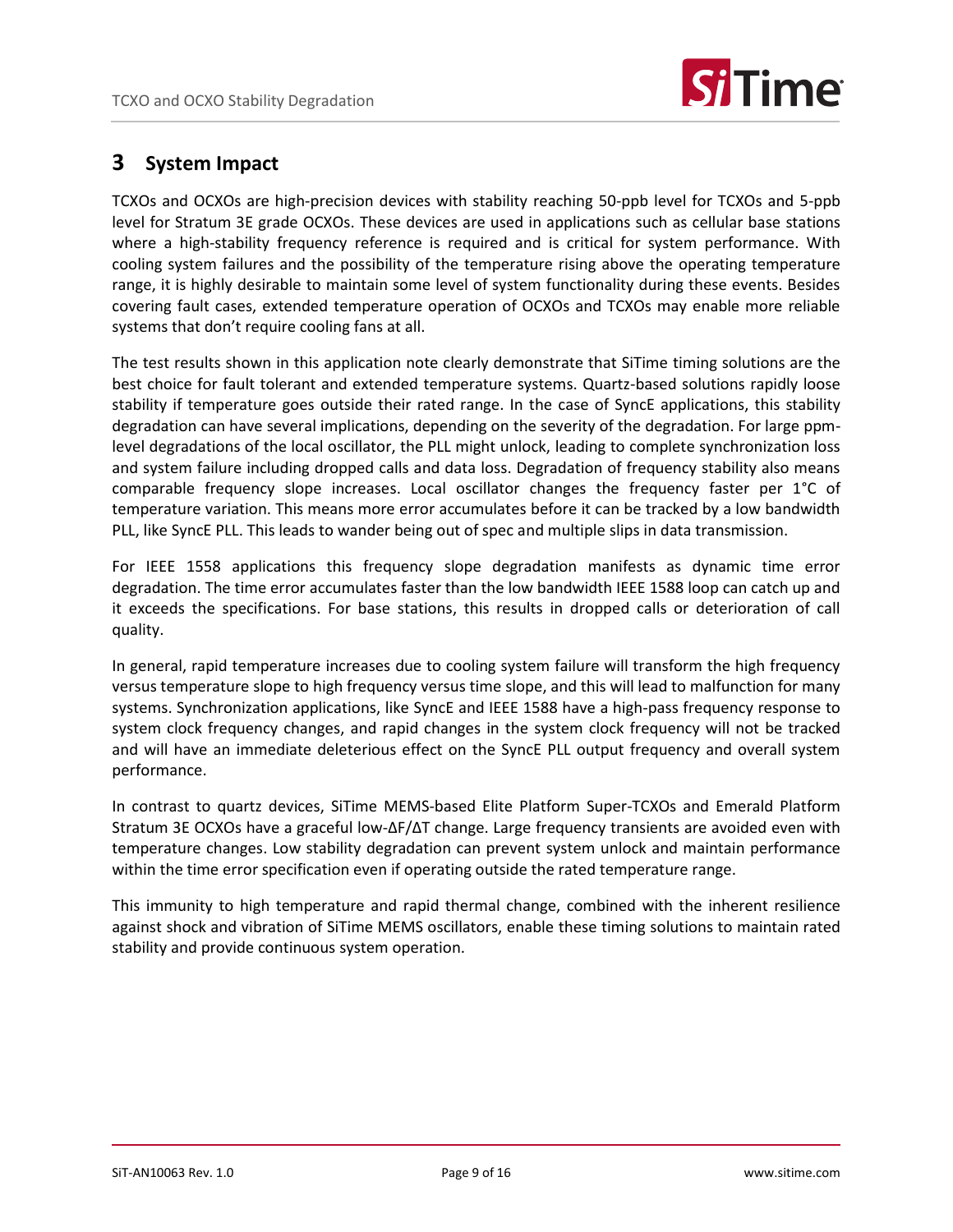

#### <span id="page-9-0"></span>**4 Conclusion**

The SiTime Elite Platform Super-TCXOs and SiTime Emerald Platform OCXOs demonstrate extreme resilience and robustness to environmental stressors such as shock, vibration, and rapid temperature changes. During these conditions, SiTime MEMS-based products maintain frequency stability and low ΔF/ΔT slope as the system temperature exceeds normal operating limits. This performance enables designers to build systems that can reliably operate at extended temperature ranges and provide continuous system operation even during malfunctions such as when cooling systems fail.

This robustness is becoming increasingly important in next-generation communications systems as 5G infrastructure will be deployed in outdoor and less-controlled rugged locations. SiTime's robust timing technology will be the solution of choice because it excels in these environments.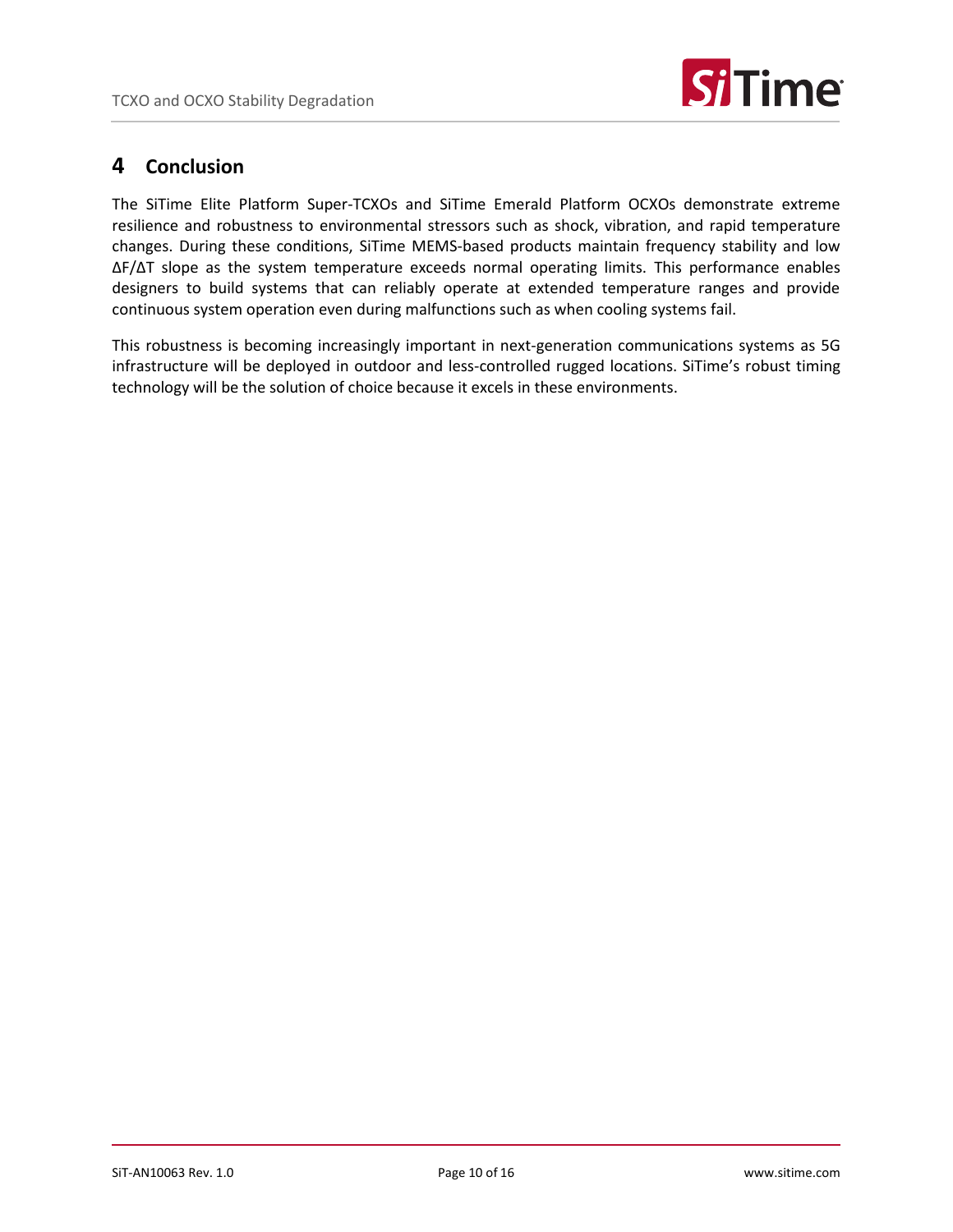

### <span id="page-10-0"></span>**Appendix**

This appendix includes stability and frequency versus temperature slope data at temperatures above upper temperature limit across wider sample sets providing statistics and device-to-device variation data.



Figure 13: SiTime MEMS TCXO stability from +85°C to +125°C. Values are referred to the frequency offset at +85°C. DUT: 5 SiT5356 devices.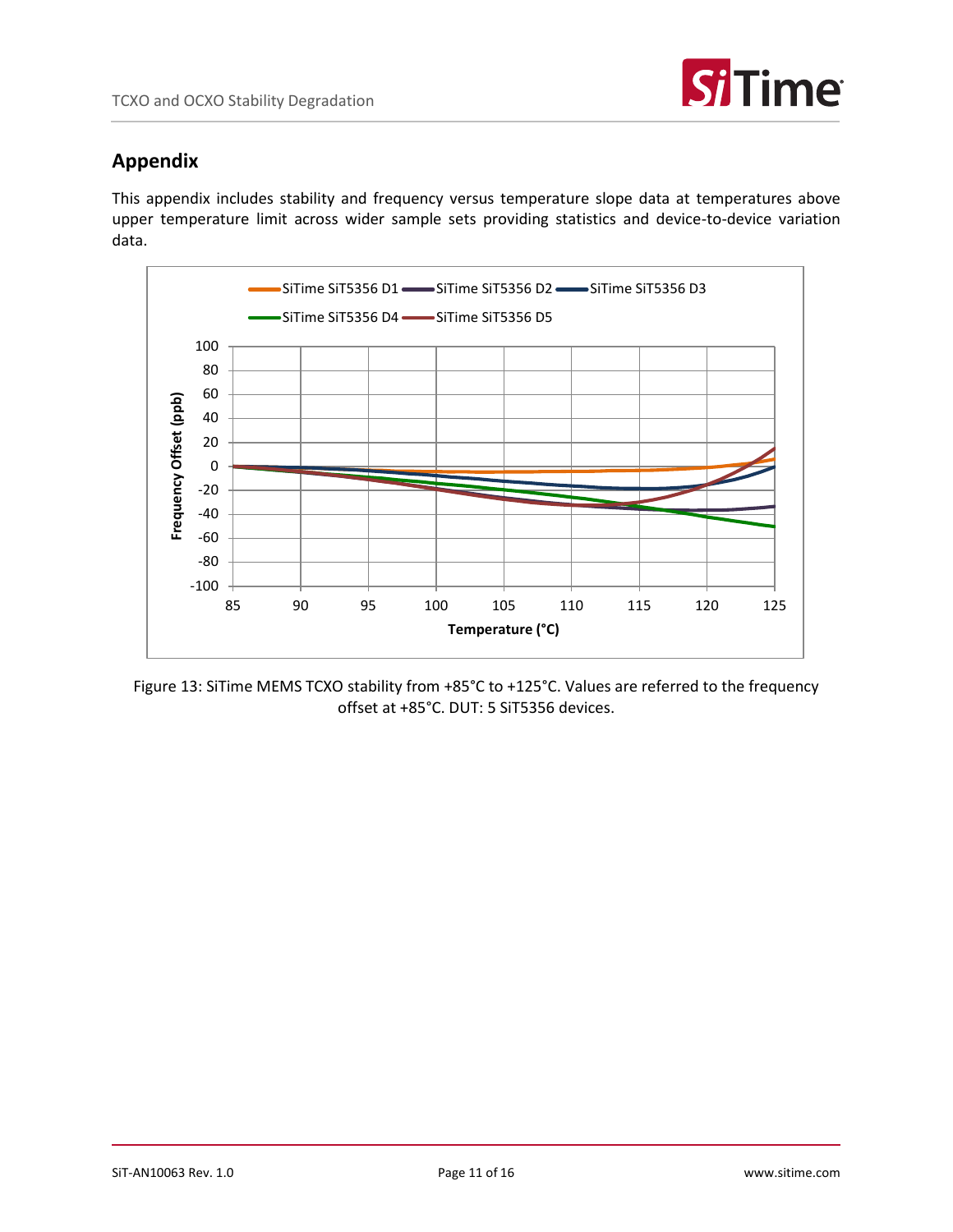



Figure 14: SiTime MEMS TCXO frequency versus temperature slope from +85°C to +125°C. DUT: 5 SiT5356 devices.



Figure 15: Vendor 1 quartz-based TCXO stability from +85°C to +125°C. Values are referred to the frequency offset at +85 °C. DUT: 5 quartz TCXO devices from vendor 1.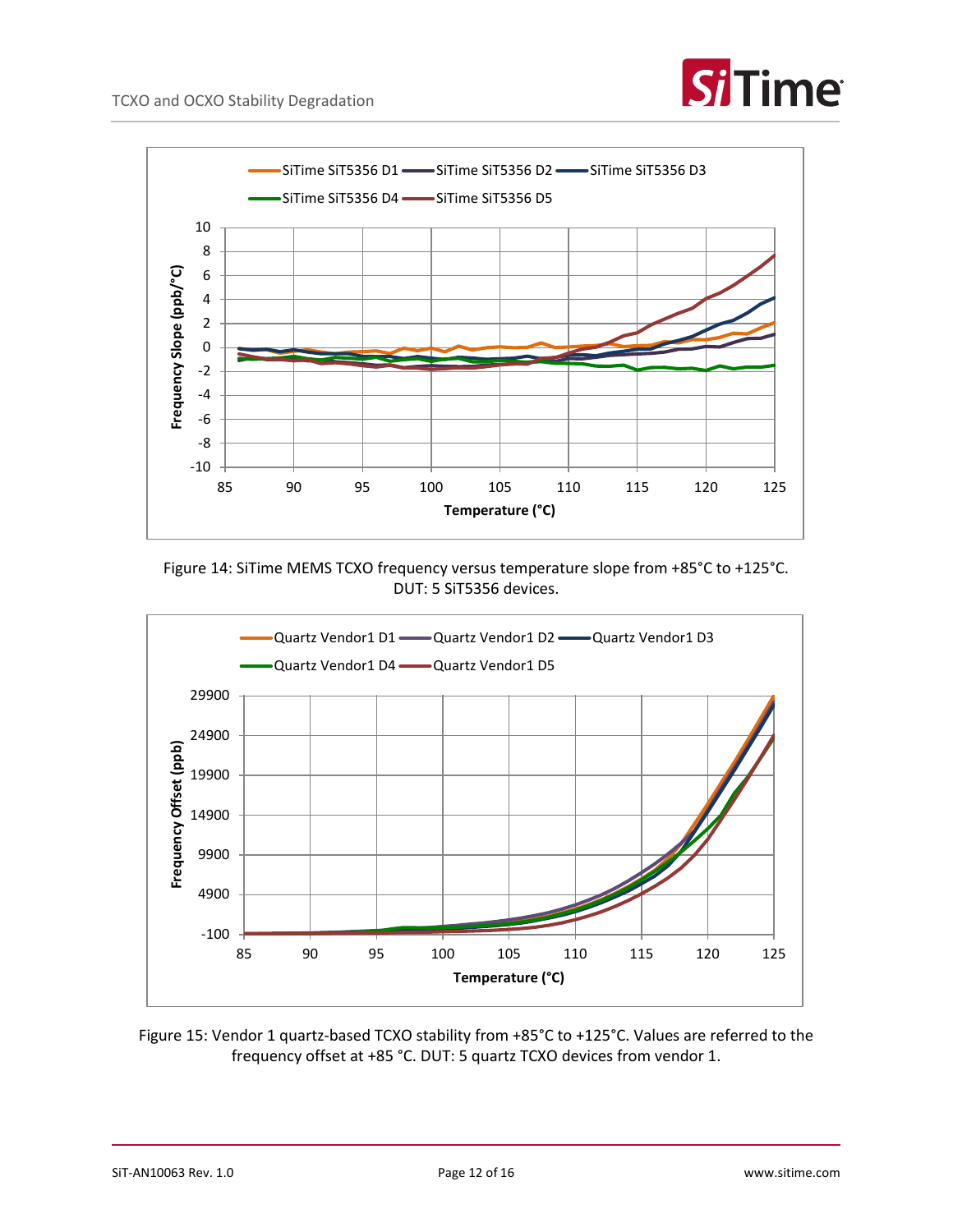



Figure 16: Vendor 1 quartz-based TCXO frequency versus temperature slope from +85°C to +125°C. DUT: 5 quartz TCXO devices from vendor 1.



Figure 17: Vendor 2 quartz-based TCXO stability at +85°C to +125°C temperature range. Values are referred to the frequency offset at +85°C. DUT: 5 TCXO devices from vendor 2.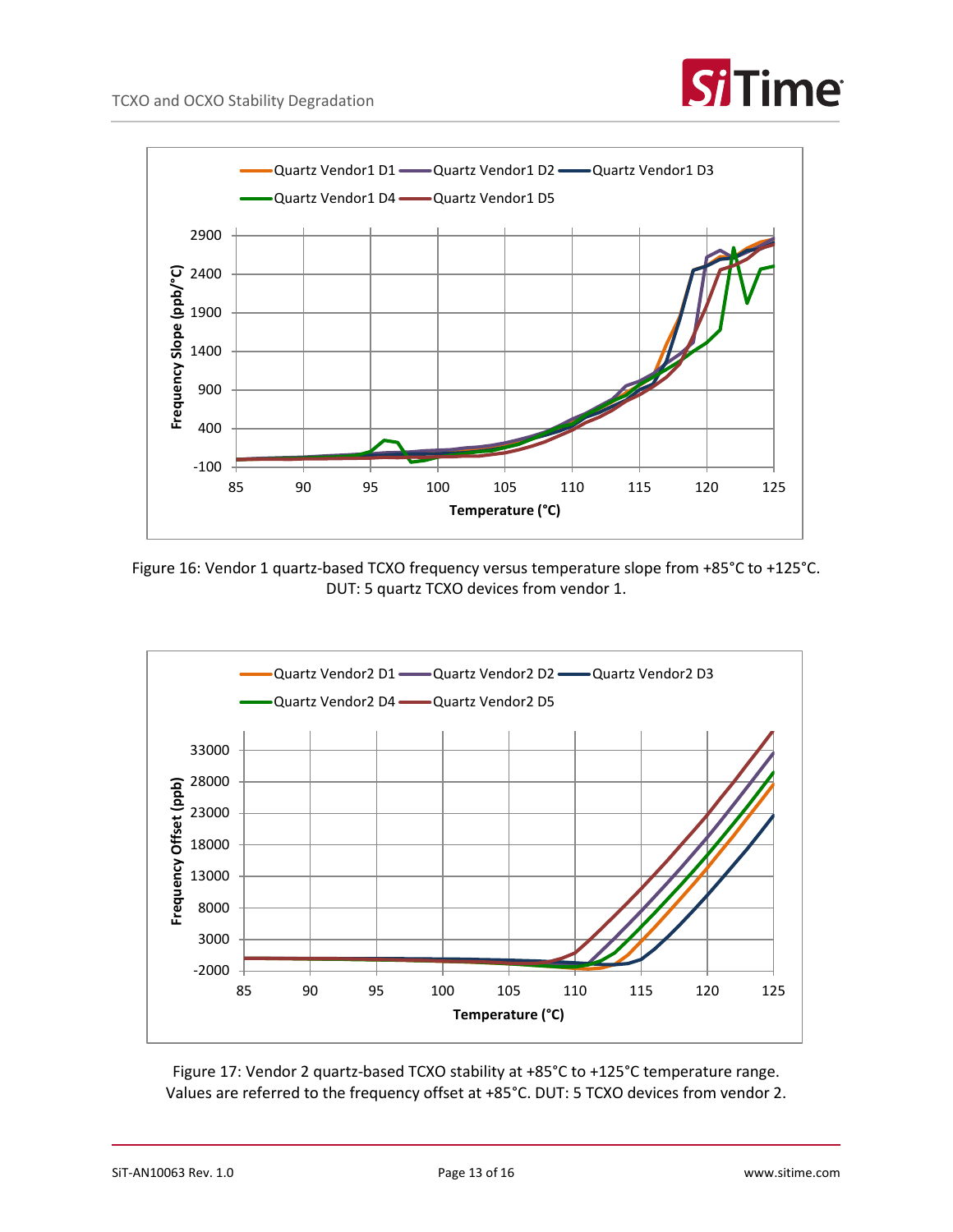



Figure 18: Vendor 2 quartz-based TCXO frequency versus temperature slope at +85°C to +125°C. DUT: 5 TCXO devices from vendor 2.



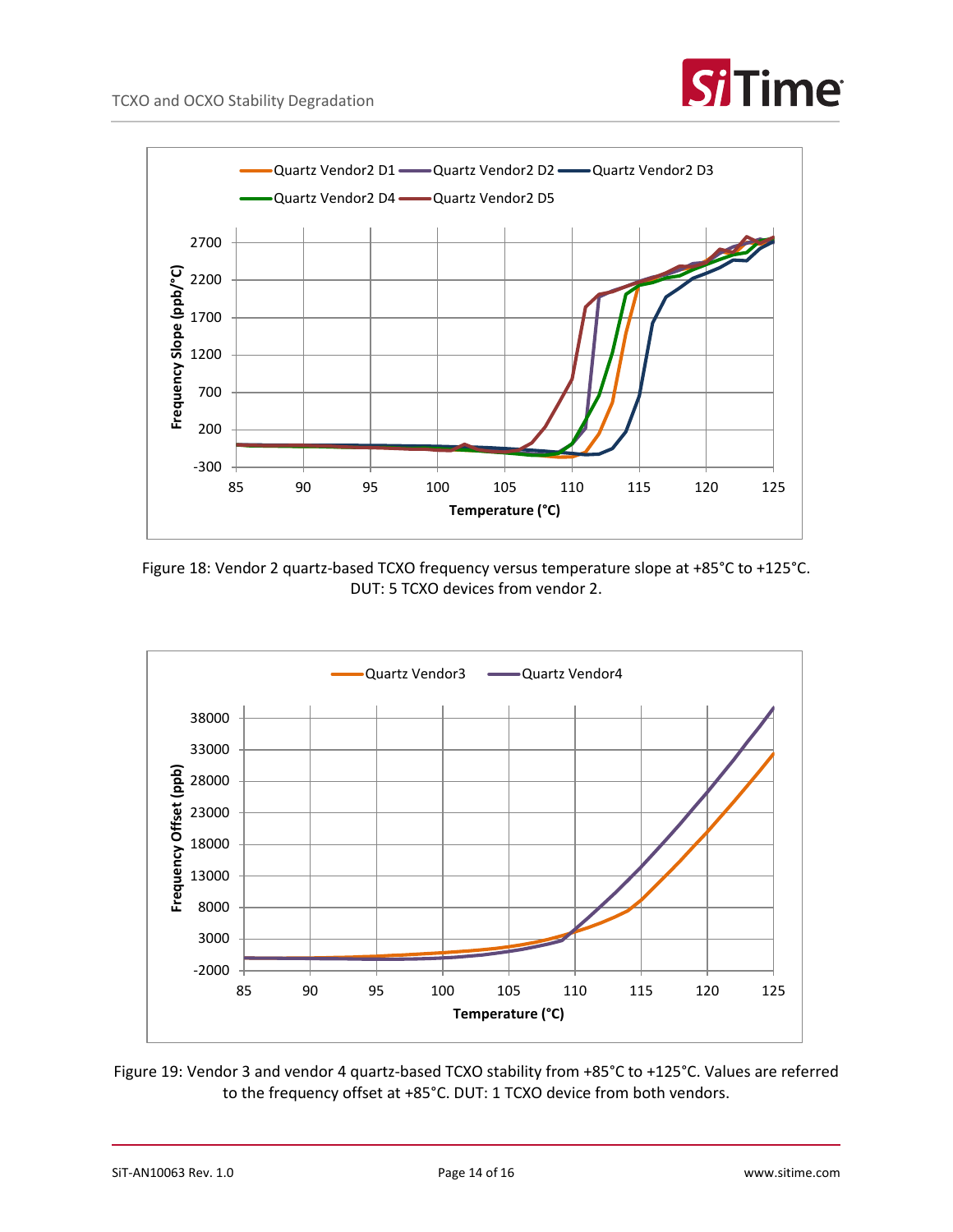



Figure 20: Vendor 3 and vendor 4 quartz-based TCXO frequency versus temperature slope from +85°C to +125°C. Values are referred to the frequency offset at +85°C. DUT: 1 TCXO device from both vendors.